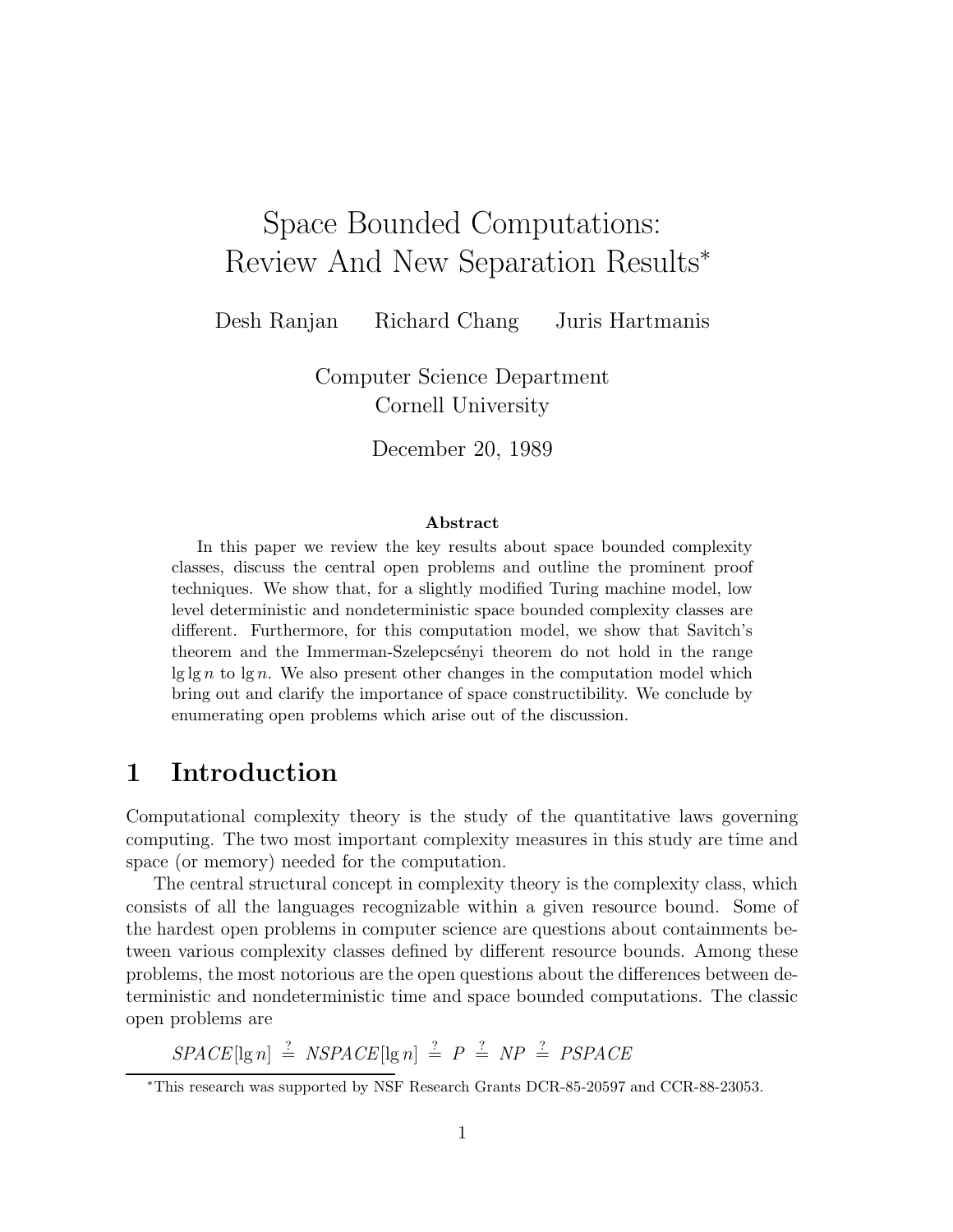among which, clearly  $P \stackrel{?}{=} NP$  is the most famous and important. More recently, similar questions have been posed about the relationship between sequential and parallel computational complexity classes. The most well-known of these are

$$
NSPACE[\lg n] \stackrel{?}{=} NC \stackrel{?}{=} P.
$$

Finally, we point out that the oldest problem of this type is the classic problem about linear-bounded automata [10, 6].

 $SPACE[n] \stackrel{?}{=} NSPACE[n].$ 

In this paper we concentrate on space bounded computations for two main reasons. First, there have been some exciting recent developments in the study of space bounded computations, to which we add new separation results. Second, we are encouraged by the recent developments and believe that a much deeper understanding of space bounded computations can be obtained with a heroic attack on these problems. So, this paper should be viewed, partially, as a call to arms for an all-out attack on these classic open problems.

# 2 Space-Bounded Computations

In this section, we review what is known about space bounded computations. In particular we will show how the structure of low-level space bounded computations relates to the structure of higher-level space bounded computations.

We consider the Turing machine model with a two-way, read-only input tape and a separate two-way, read-write worktape. This model was introduced in 1965 [15, 7] to study the rich set of computations requiring less than linear space. Let  $SPACE[S(n)]$ and  $NSPACE[S(n)]$  denote respectively the classes of languages recognizable by deterministic and nondeterministic Turing machines using no more than  $S(n)$  worktape on any input of length  $n$ .

From early work [15], we know that the recognition of non-regular sets requires at least  $\lg \lg n$  space, and that all context-free languages can be recognized in space  $(\lg n)^2$  [11].

#### Theorem 1

- 1. There exist non-regular sets in  $SPACE[lg \lg n]$ .
- 2. If a non-regular set A is in  $SPACE[S(n)]$ , then

$$
\sup_{n \to \infty} S(n)/\lg \lg n > 0.
$$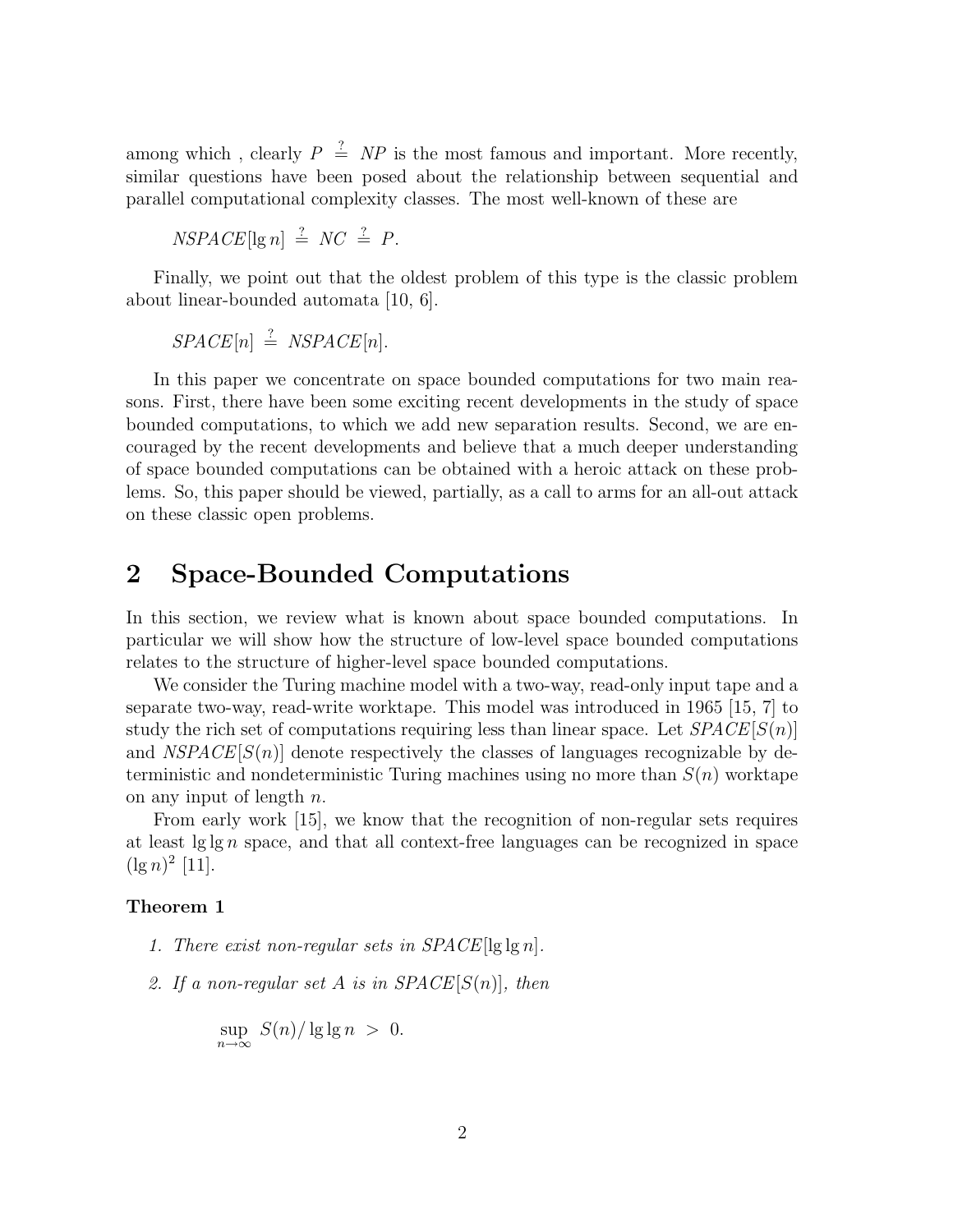The proof of this theorem shows that our Turing machine model is "physically" incapable of using an unbounded amount of space if the space bound does not exceed c lg lg n for some  $c > 0$ . For example, no machine can mark off  $\sqrt{\lg \lg n}$  space on its worktape, using no more than  $\sqrt{\lg \lg n}$  space.

**Definition 1** A function  $S(n)$  is fully space constructible if there exists a Turing machine which for all inputs of length n marks off  $S(n)$  space, using no more than  $S(n)$  space.

It has been shown that no monotone unbounded function below  $\lg n$  is fully space constructible by deterministic Turing machines [2, 13]. For example,  $\lg \lg n$  cannot be so constructed, because given any  $SPACE[lg \lg n]$  machine M and sufficiently large n, M on input  $1^n$  does not have enough configurations to traverse the input tape from left to right without going into a cycle—i.e., repeating the same worktape configuration and machine state. Note that the machine's configuration at the end of the traversal depends only on the length of input modulo the length of this cycle. Since the length of the cycle must be less than  $n$ , the machine reaches the same configuration at the right end for inputs  $1^n$  and  $1^{n+n!}$ . So, in a left-to-right traversal of the input tape, M cannot distinguish  $1^n$  from  $1^{n+n}$ . By repeating this argument, one can show that the machine's behaviour is the same on both inputs. In particular, M uses the same number of tape cells. Thus, M fails to mark off  $\lg \lg(n + n!)$  space on input  $1^{n+n}$ ; and so lg lg n is not fully space constructible.

We will refer to this argument as the  $n \to n + n!$  trick [15]. This same technique can be used to show that no monotone unbounded function below  $\lg n$  is fully-space constructible by deterministic machines. In Section 4 we consider constructibility by nondeterministic machines.

Another reason for the study of space bounded computations is that it offers a classic example of a resource bounded hierarchy [15].

#### Theorem 2 (Space Hierarchy Theorem)

For fully space constructible  $S(n)$ ,

$$
\inf_{n \to \infty} R(n)/S(n) = 0 \Longrightarrow SPACE[R(n)] \subset SPACE[S(n)].
$$

The theorem above shows that every additional amount of space allows Turing machines to recognize more languages. On the other hand, we do not know if the addition of nondeterminism is as useful a resource as space. The best result relating nondeterminism and space as resources was discovered in 1970 [12]. It showed that the difference between deterministic and nondeterministic space is quadratically bounded. In contrast, an analogous result for time bounded computations would imply that  $P = NP$ .

### Theorem 3 (Savitch) For  $S(n) \ge \lg n$ ,  $NSPACE[S(n)] \subseteq SPACE[S(n)^{2}]$ .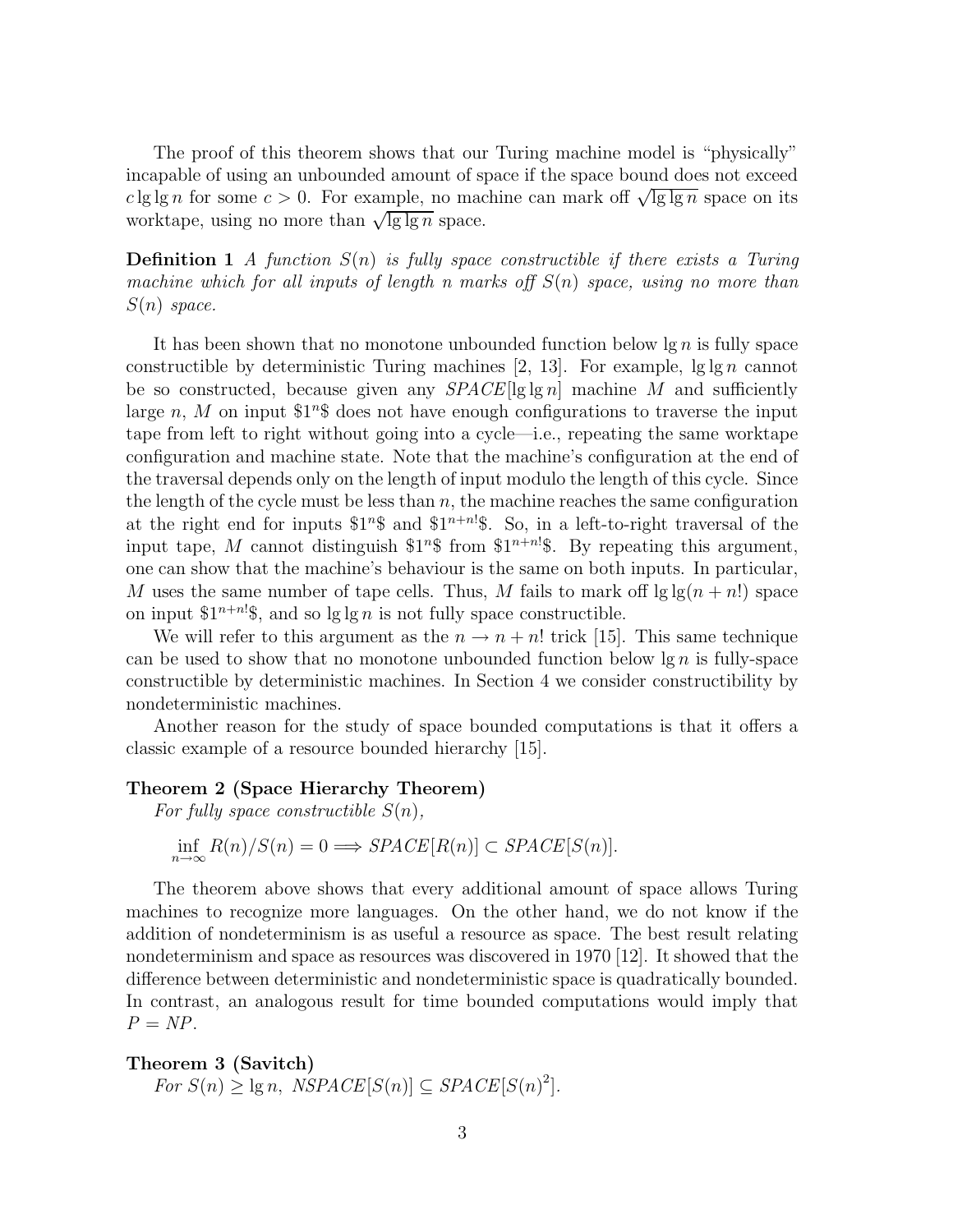We do not know whether this relationship holds for space bounds below  $\lg n$ . In fact, we show in Section 4 that Savitch's theorem fails below  $\lg n$  for certain TM models.

Recently, Immerman and Szelepcsényi showed independently and by a very elegant proof that nondeterministic space is closed under complementation [8, 16].

#### Theorem 4 (Immerman-Szelepcsényi)

 $For S(n) \geq \lg n$ ,  $NSPACE[S(n)] = co-NSPACE[S(n)]$ .

Again, an analogous result for time bounded computations would imply that  $NP =$  $co-NP$  and that the Polynomial Hierarchy collapses. In Section 4, we will investigate whether the Immerman-Szelepcsényi theorem holds below  $\lg n$ .

As an additional bonus, the Immerman-Szelepcsényi result permits an easy proof of the hierarchy theorem for nondeterministic space bounded computations. (Closure under complementation implies that a larger nondeterministic machine can simulate a smaller nondeterministic machine and decide if the smaller machine rejects. Hence the larger machine can diagonalize against the smaller one.) Without the Immerman-Szelepcsényi theorem, the proof of Theorem 5 can be very cumbersome. See [7] for an example.

**Theorem 5** For fully space constructible  $S(n) \geq \lg n$ ,

$$
\inf_{n \to \infty} R(n)/S(n) = 0 \Longrightarrow NSPACE[R(n)] \subset NSPACE[S(n)].
$$

Finally, we want to point out that under relativization space bounded computations behave radically differently from time bounded computations [19, 20] .

**Theorem 6** If 
$$
SPACE[\lg n] = NSPACE[\lg n]
$$
, then for all oracles A  
\n $SPACE^A[\lg n] = NSPACE^A[\lg n]$ .

On the other hand, even if  $P = NP$ , we know that there exists A such that  $P^A \neq NP^A$  [1]. In general, we believe that problems with contradictory relativizations, such as  $P \triangleq NP$ ,  $P \triangleq PSPACE$  etc. are inherently hard and may require new proof techniques for their solution. In this light, the above result may indicate that the  $SPACE[lg n] \stackrel{?}{=} NSPACE[lg n]$  problem, which does not have contradictory relativizations (if they are equal), might be solved using known techniques. For a detailed discussion of relativization of space bounded computations see [5].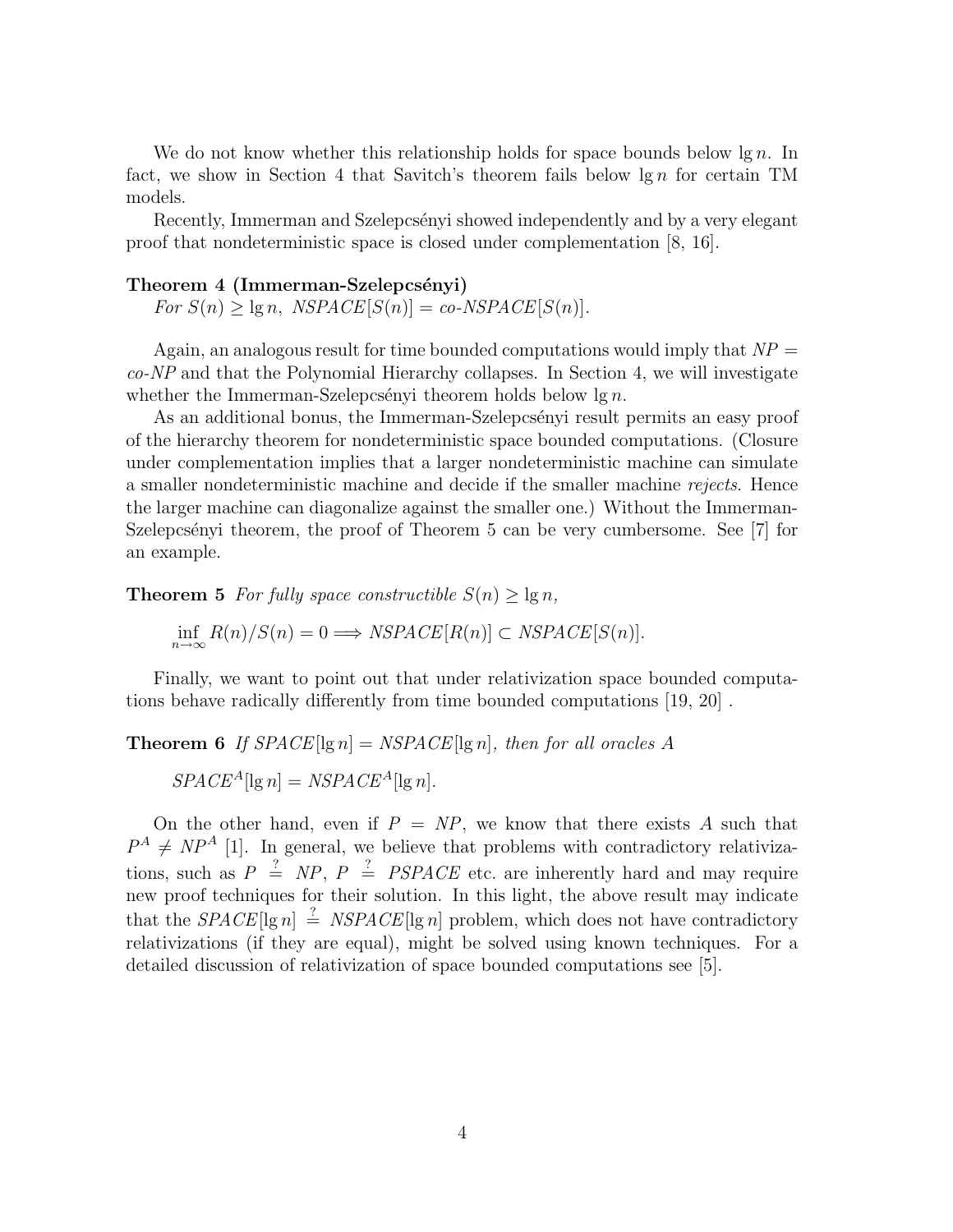# 3 Low Level Tape Bounded Computations

The unsuccessful struggle to solve the classic separation problems has convinced many that we do not yet understand computation well enough for a direct attack on these problems and should therefore concentrate on simpler models of computation. In this vein, the study of circuit complexity is vigorously pursued with the hope that insights gained from understanding these apparently simpler models can be used to solve the classic separation problems. In the same spirit, we will now concentrate on  $\lg \lg n$  space bounded computations—the lowest level of interesting space bounded computations.

Before we review the results on  $\lg \lg n$  space computations, we prove the following lemma about the distribution of primes. This lemma will be used throughout the rest of the paper.

#### Lemma 1

$$
(\forall m) \; 2^{2^{m-1}} \leq \prod_{p_i \leq 2^m} p_i \leq 2^{2^{m+1}}, \text{ where } p_i \text{ denotes the } i\text{-th prime.}
$$

#### Proof:

1.  $\prod_{p_i\leq 2^m} p_i \leq 2^{2^{m+1}}$ . The inequality is easy to check for  $m=1,2,3,4$ . Let  $\pi(x)$ denote the number of primes less than or equal to  $x$ . Then, by a theorem due to Rosser and Schoenfield,

 $(\forall x)(x \ge 17) x/\ln x \le \pi(x) \le 1.23x/\ln x$ .

Then,  $\prod_{p_i\leq 2^m} p_i \leq (2^m)^{\pi(2^m)}$ . However,  $m > 4$ , so

$$
\pi(2^m) \le 1.23(2^m) \lg e/m \text{ or } \pi(2^m) \le 2^{m+1}/m.
$$

Therefore  $\prod_{p_i \leq 2^m} p_i \leq (2^m)^{2^{m+1}/m} \leq 2^{2^{m+1}}$ .

2.  $\prod_{p_i\leq 2^m} p_i \geq 2^{2^{m-1}}$ . This is a well-known inequality which also follows trivially from the Rosser-Schoenfield theorem by induction. П

Very roughly, the above result asserts that the product of the first  $k$  primes is about  $2^{p_k}$ . We can use this lemma to show that there is a  $SPACE[lg \lg n]$  machine M which marks of  $\Theta(\lg \lg n)$  tape cells infinitely often on unary input. On input  $1^n$ , M looks for the first prime number  $p_k$  which does not divide n. M simply checks each successive prime number  $p_i$  to see if  $p_i$  divides n and stops when it finds  $p_k$ . Since it takes only  $|p_i|$  space to check for primality, M uses  $|p_k|$  tape cells. The lemma says that  $|p_k|$  will always be bounded by  $\lg \lg n$ , because if  $p_1, p_2, \ldots, p_{k-1}$  divide n, then the product  $p_1p_2\cdots p_{k-1}$  divides n. So, n must be larger than this product, which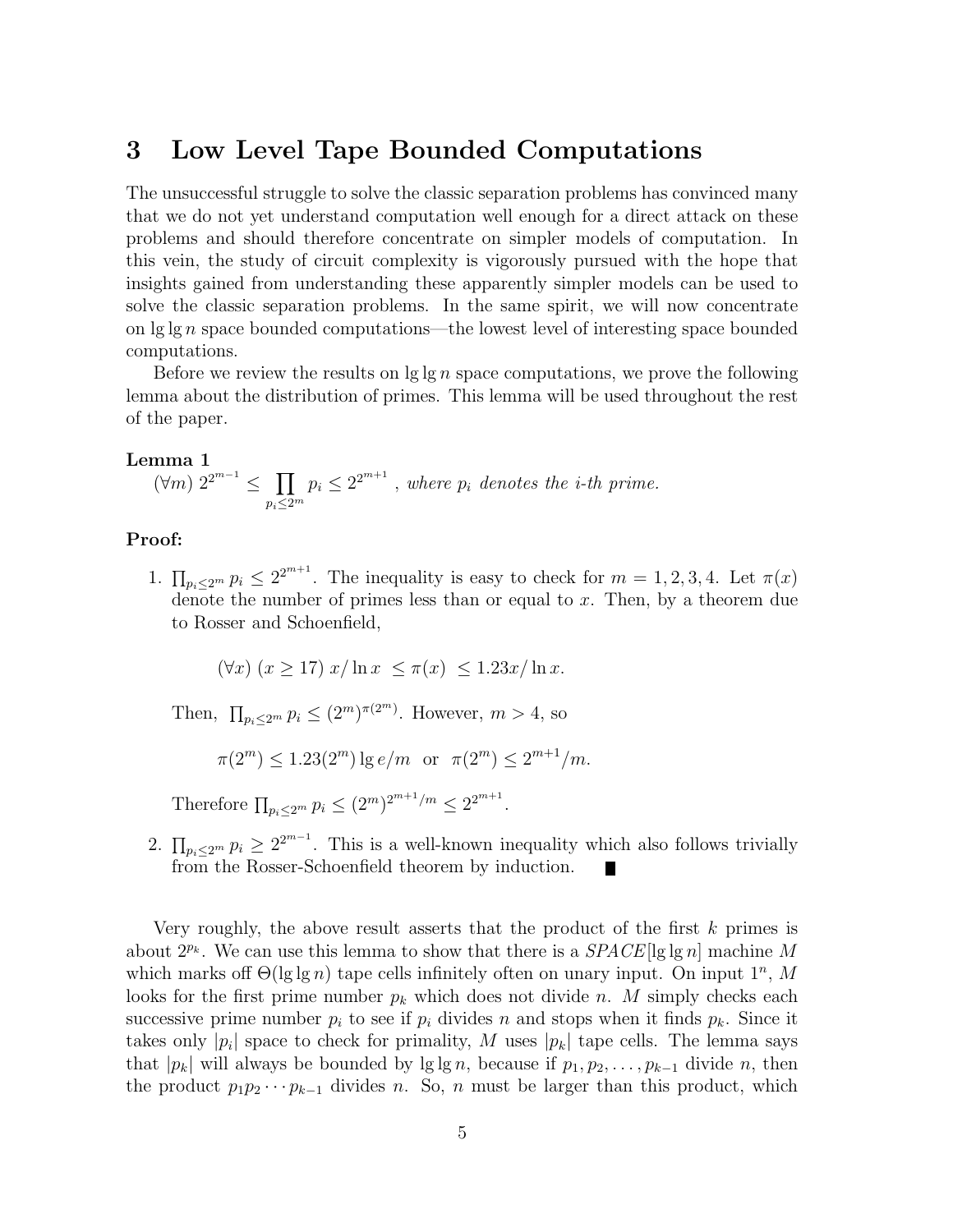is in turn bounded below by  $2^{p_k}$ . Moreover, for infinitely many n's (for example,  $n = p_1 p_2 \cdots p_{k-1}$  for any k)  $|p_k|$  is  $\Theta(\lg \lg n)$ .

We can use this same routine to prove that if  $SPACE[lg \lg n] = NSPACE[lg \lg n]$ , then all higher deterministic and nondeterministic space classes are equal. This result has been part of the complexity theory folklore for some time, but the first formal proof appeared in [18]. This result establishes the importance of even the lowest level of space bounded computations.

#### Theorem 7

If  $SPACE[lg \lg n] = NSPACE[lg \lg n]$  then  $SPACE[lg n] = NSPACE[lg n]$ .

**Proof:** Suppose  $SPACE[lg \lg n] = NSPACE[lg \lg n]$ . Let A be any language in  $NSPACE[lg n]$ . We will construct a  $SPACE[lg n]$  algorithm for A. Define A', the padded version of A, by

$$
A' = \{x\#^N \mid N = p_1p_2\cdots p_kt, p_i \text{ is the } ith prime, |p_k| \ge \lg |x|, p_{k+1} \text{ does not divide } t, \text{ and } x \in A\}.
$$

 $A' \in NSPACE[lg \lg n]$ , because an  $NSPACE[lg \lg n]$  machine can use the routine described above to mark off lg lg N space. If N is sufficiently large,  $|p_k| \geq |g|x|$ . Then, the NSPACE [lg lg n] machine has enough space to simulate the NSPACE [lg n] acceptor for  $A$  on input  $x$ .

By hypothesis,  $SPACE[lg lg n] = NSPACE[lg lg n]$ , so some  $SPACE[lg lg n]$  machine M must accept A'. We can use M to construct a  $SPACE[lg n]$  machine M' that recognizes A.  $M'$  simulates M on input x until M tries to leave the input and enter the (non-existent)  $#^N$  part. Then, M' determines which configuration M will be in when it returns to the x region of the input. This yields a deterministic  $\lg n$  space algorithm for A, and hence  $SPACE[lg n] = NSPACE[lg n]$ .

For any  $S(n) > \lg n$ , it is trivial to show that

 $SPACE[S(n)] = co-SPACE[S(n)].$ 

However, the trivial proof does not extend to space bounds below  $S(n)$ , because it is possible for a machine to reject by cycling—i.e., loop forever through configurations that will never reach any accepting state. For  $S(n) \geq \lg n$ , this cycling does not create any problems because we can always force the machine to halt by making it count the number of configurations. For  $S(n) < \lg n$ , the number of machine configurations will still be at least  $n$ , because the input head can be in  $n$  different positions. However, with less than  $\lg n$  bits, the machine cannot count up to n. So, the standard configuration counting argument does not work. Nevertheless, Sipser showed by an elegant argument that all deterministic space bounded classes are indeed closed under complementation [14]. We state a special case of Sipser's theorem.

**Theorem 8**  $SPACE[lg lg n] = co-SPACE[lg lg n]$ .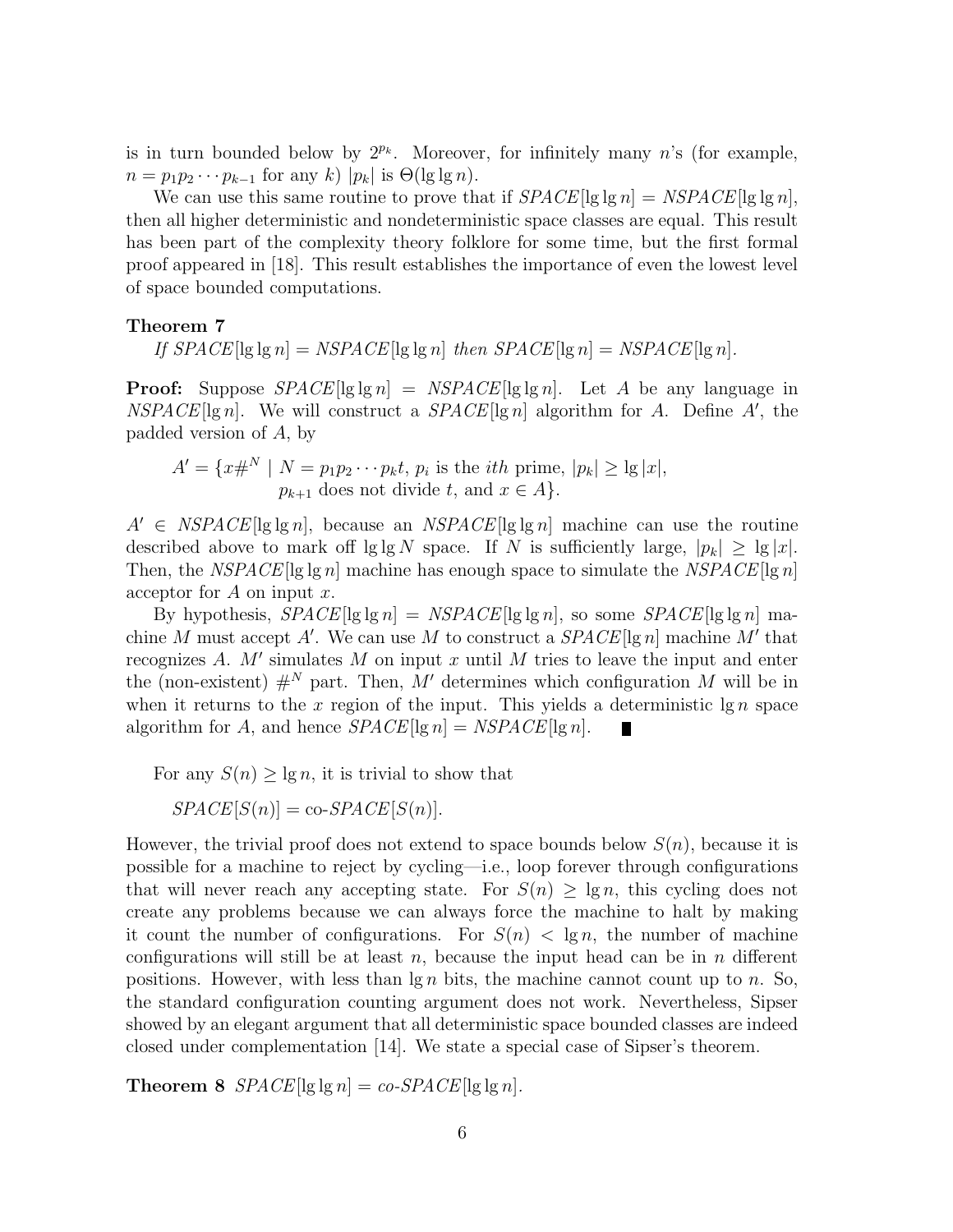**Proof:** (Sketch). For a detailed proof see [14]. The proof of this theorem is based on the observation that the  $SPACE[lg \lg n]$  machine accepts if and only if there is a "backwards" path from the unique accepting configuration to the unique initial configuration. (By "backwards", we mean that the path begins with the accepting configuration and follows the transition table in reverse.) In addition, no "backward" path containing the accepting configuration can cycle because the accepting configuration itself cannot be in a cycle and because the "fork" in the backwards path entering a cycle would constitute a forward nondeterministic move by the  $SPACE[lg\lg n]$  machine. Thus, a depth first search algorithm can detect if there is a backwards path from the accepting configuration to the initial configuration. Carefully implemented, the depth-first-search algorithm needs only as much space as the original machine. (The algorithm must determine how much space the original machine uses without cycling itself. This is accomplished by a similar depth first search algorithm. This algorithm looks for a "backwards" path that leads from a configuration where the machine is adding an extra worktape cell to the initial configuration.) So, every  $SPACE[lg\lg n]$  machine can be replaced by an equivalent machine that always halts. Finally, these equivalent machines can be easily complemented by exchanging the accepting and rejecting configurations.

### 4 The Dot Model

We have shown that  $\lg \ln n$  is not fully space constructible by deterministic machines. In this section, we consider constructibility by nondeterministic machines.

**Definition 2** A function  $S(n)$  is fully space constructible nondeterministically, if there is a nondeterministic Turing machine which is  $S(n)$  space bounded and uses exactly  $S(n)$  space on at least one computation path on every input of length n.

We do not know if  $\lg \lg n$  is fully space constructible by a nondeterministic machine. If so, then

 $SPACE[lg \lg n] \neq NSPACE[lg \lg n],$ 

because the language  $A = \{a^n b^m \mid n \neq m\}$  would be in  $NSPACE[\lg \lg n]$  but not  $SPACE[lg\lg n]$ . First,  $A \in NSPACE[lg\lg n]$  because given any two numbers n and  $m, n \neq m$  if and only if there is a prime  $p_i$ ,  $|p_i| \leq \lg \lg(n+m)$ , such that  $n \neq m$ (mod  $p_i$ ). (See [3] for a related theorem proved with this technique.) On the other hand,  $A \notin SPACE[\lg \lg n]$  by the  $n \to n + n!$  trick. For sufficiently large n, if a  $SPACE[lg lg n]$  machine correctly rejects  $a^n b^n$ , then it must also reject  $a^n b^{n+n}$ . However,  $a^n b^{n+n} \in A$ , so A is not recognized by any  $SPACE[lg \lg n]$  machine.

We now introduce a slightly modified computational model for which we will show a strong separation of deterministic and nondeterministic complexity classes. The separation result will be based on the difference in tape bound constructibility by deterministic and nondeterministic versions of our model.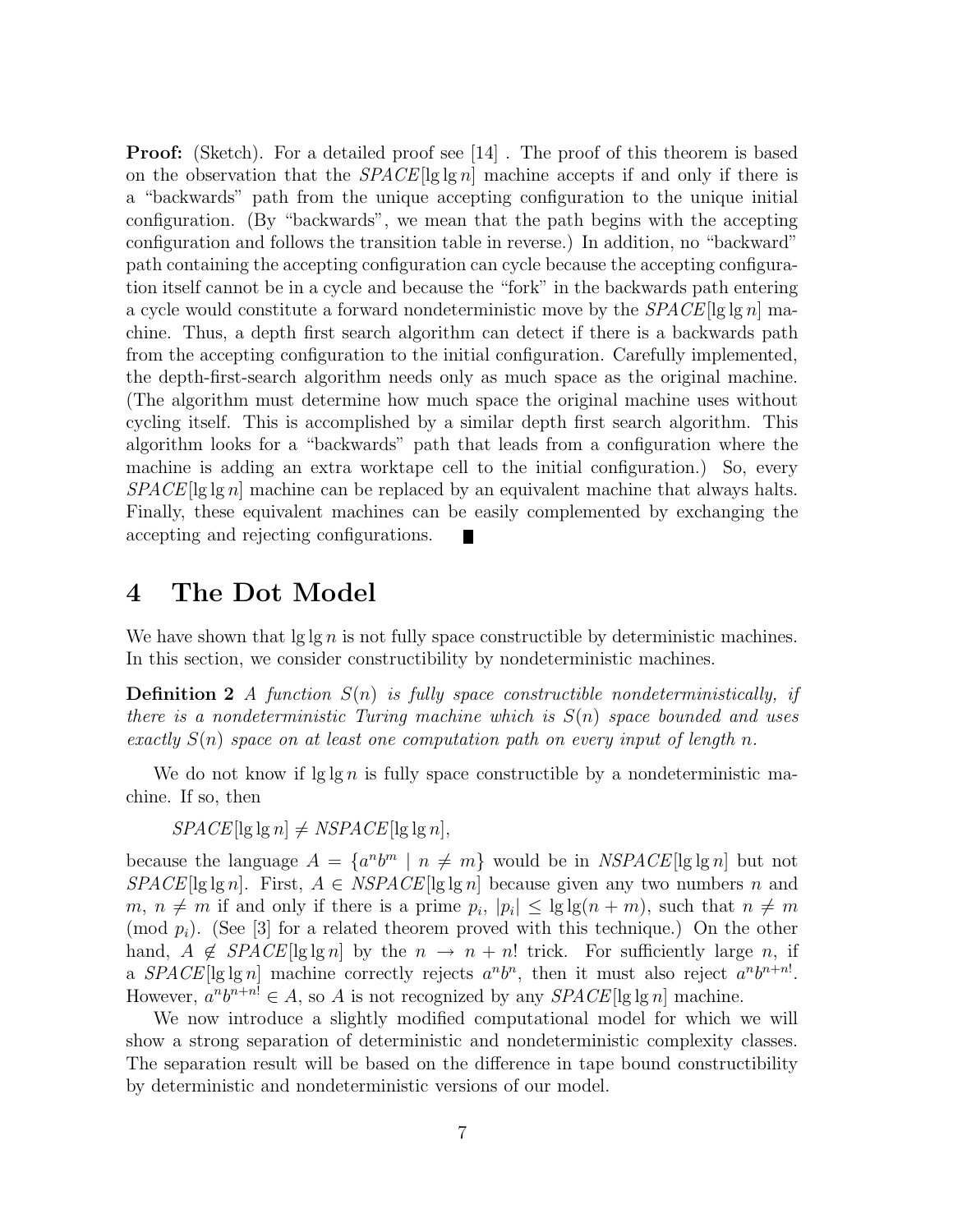Definition 3 A 1-inkdot Turing machine is a standard Turing machine with the additional power of marking 1 tape-cell on the input (with an inkdot!). This tape-cell is marked once and for all (no erasing !!) and no more than one dot of ink is available. The action of the machine depends on the current state, the currently scanned input and worktape symbols and the presence of the inkdot on the currently scanned tapecell. The action consists of moving the heads and making appropriate changes on worktape cells (using the finite control). In addition, the inkdot may be used to mark the currently scanned cell on the input tape if it has not been used already.

We now establish the following theorem.

**Theorem 9** There is a 1-inkdot  $S(n)$  space bounded nondeterministic Turing machine N, which on input  $1^n$  marks off  $S(n)$  worktape cells on some computation path, where

 $|\lg|\lg n| \leq S(n) \leq |\lg|\lg n| + 2.$ 

Hence,  $\lg \lg n$  is fully space constructible by nondeterministic 1-inkdot Turing machines.

**Proof:** N on any input x first checks if x is of the form  $1<sup>n</sup>$ . If so, N, nondeterministically places the inkdot somewhere on the input. Now N pretends that the inkdot is the right endmarker of the input tape. In other words, if  $N$  places the inkdot on the  $k^{th}$  position on the input, N pretends it is reading  $1^k$ . From this point on N behaves deterministically. N repeatedly checks if k is divisible by each prime  $2, 3, 5...$  and halts when it finds the first prime which does not divide k.

We claim that N is the desired machine. Let  $1^n$  be any input to N. Choose m so  $2^{2^m} \le n < 2^{2^{m+1}}$ . First, we show that there is a computation path on which N marks off  $m = \lfloor \lg \lfloor \lg n \rfloor \rfloor$  worktape cells. Let  $k = \prod_{p_i \leq 2^{m-1}} p_i$ . By Lemma 1,  $k \leq 2^{2^m} < n$ , so some computation path will place the inkdot at position  $k$ . But the first prime which does not divide k has size m. (Recall that for any c there is a prime between c and  $2c$ ). Thus, N uses exactly m worktape cells on this computation path.

Next, we show that N uses no more than  $m + 2 = |\lg|\lg n| + 2$  worktape cells on any computation path. Suppose  $N$  places the inkdot at position  $k$  of the input. Then the first prime that does not divide k must have size less than or equal to  $m+2$ , because by Lemma 1,  $\prod_{p_i\leq 2^{m+2}} p_i \geq 2^{2^{m+1}} > n \geq k$ . Thus, some prime of size up to  $m+2$  does not divide k. So, N uses no more than  $\lfloor \lg \lfloor \lg n \rfloor \rfloor + 2$  worktape cells. 

We can now exploit this space constructibility result to obtain a separation result.

#### Definition 4

$$
SPACE^*[S(n)] = \{L \mid L \text{ is accepted by an } S(n) \text{ space bounded deterministic } 1\text{-inkdot Turing machine }\},
$$
  

$$
NSPACE^*[S(n)] = \{L \mid L \text{ is accepted by an } S(n) \text{ space bounded nondeterministic } 1\text{-inkdot Turing machine }\}.
$$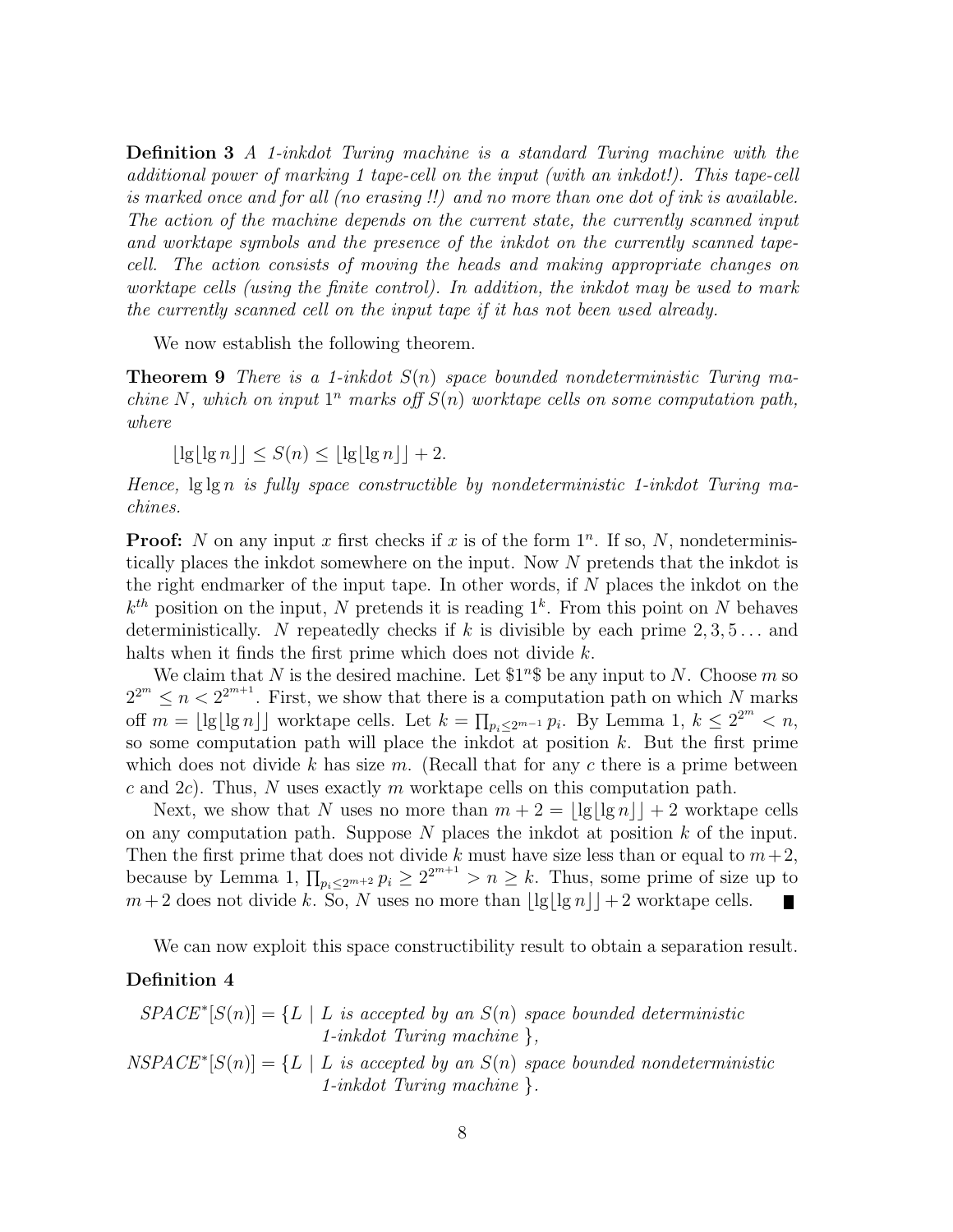**Theorem 10**  $SPACE^*[\lg \lg n] \subset NSPACE^*[\lg \lg n]$ .

**Proof:** Since  $\lg \lg n$  is fully space constructible by a nondeterministic dot machine, we know that  $\{a^n b^m \mid n \neq m\} \in NSPACE^*[\lg \lg n]$ . But  $\{a^n b^m \mid n \neq m\}$  is not in  $SPACE^*[\lg \lg n]$ . To see this, let n be sufficiently large and  $a^n b^n$  be rejected by  $M^*$ . Then  $M^*$  will place the dot in either the  $a^n$  or the  $b^n$  part. Without loss of generality, assume that the dot is placed in the  $a^n$  part of the input. Then by the standard  $n \to n+n!$  trick, we know that  $M^*$  will also reject  $a^n b^{n+n!}$  which should be accepted. Thus  $\{a^n b^m \mid n \neq m\} \in NSPACE^*[\lg \lg n] - SPACE^*[\lg \lg n]$ .

The proof actually shows that  $\{a^n b^m \mid n \neq m\}$  is not in any  $SPACE^*[S(n)]$  with  $\lim_{n\to\infty}S(n)/\lg n=0$ . This implies that Savitch's theorem does not hold for the dot computation model in the range below  $\sqrt{\lg n}$  space bounds. (Recall that it is not known if Savitch's theorem holds in this range for the standard space bounded models.)

Similarly, the Immerman-Szelepcsényi theorem does not hold for the dot model in the low space bound range. To see this, simply verify that  $\{a^nb^n \mid n \geq 1\} \notin$  $NSPACE^*[\lg \lg n]$  because, for sufficiently large n, if  $a^n b^n$  is accepted then there is an accepting computation for  $a^n b^{n+n}$ . Again, it is not known if the Immerman-Szelepcsényi result hold for the standard space bounded models below  $\lg n$ . The results established here are similar to those proved in [9].

Next, we show that deterministic machines do not gain any additional computational power from the dot capability. We state just a special case of this result.

### Theorem 11  $SPACE^*[\lg \lg n] = SPACE[\lg \lg n]$ .

**Proof (outline):** Let M be a  $\lg \lg n$  dot machine. M' is a standard  $\lg \lg n$  machine which will simulate  $M$  without using the inkdot. The simulation of  $M$  by  $M'$  is straightforward until the dot is placed on the input tape by  $M$ . At this time,  $M'$ records the configuration of the worktape, state of M and symbol being scanned on the input tape. Note that  $M'$  cannot remember where the dot was placed on the input tape, if it is forced to move away from the dot. In the following simulation the dot's position will be recomputed again and again.

After the placement of the dot by  $M$ , the forward simulation by  $M'$  continues until M scans an input tape symbol that could have a dot mark. In this case, M' records the current machine and worktape configuration of M and retrieves the configuration it saved when  $M$  used the inkdot. Then,  $M'$  runs a depth-first, backwards search to determine if it is possible to back  $M$  up from this configuration to the initial configuration. If this is possible, then  $M'$  simulates  $M$  forward until  $M$  reaches the dot writing operation—now the input head is back on the cell with the dot. Then M′ switches to the stored configuration of M and continues the forward simulation of M. If it is not possible to back up to the initial configuration, then the depth first search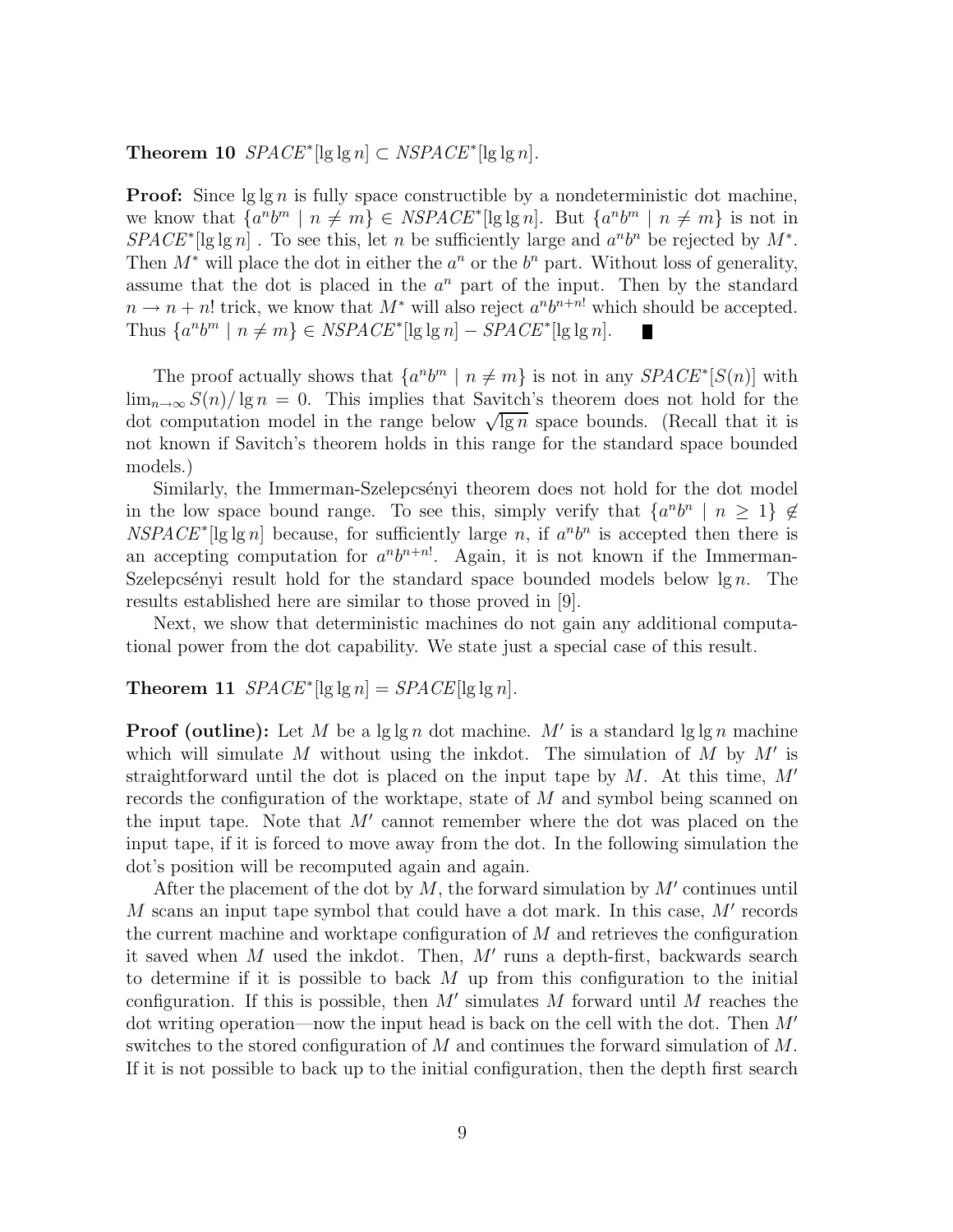will halt with head in the original position. So, M' can continue the simulation of M knowing that M did not place the inkdot on the current cell.

Thus, M' can simulate M without using any inkdots. Therefore,  $L(M) = L(M')$ and  $SPACE^*[\lg \lg n] = SPACE[\lg \lg n]$ . Ш

Corollary 1  $SPACE^*$  [lg lg n] = co-SPACE<sup>\*</sup> [lg lg n].

The above result leaves us with a fascinating question :

 $NSPACE^*[\lg \lg n] \stackrel{?}{=} NSPACE[\lg \lg n].$ 

Should this be the case, we have a major separation result,

 $NSPACE[lg lg n] \neq SPACE[lg lg n].$ 

## 5 Space Constructibility And Demon Machines

To emphasize the importance of the constructibility of tape bounds, we consider Turing machine models where the worktape is automatically marked off by a demon.

**Definition 5** A demon  $S(n)$  machine is a Turing machine with a two-way, read-only input tape and a two-way, read-write worktape enclosed in endmarkers  $S(n)$  apart for inputs of length n.

Even though a lg lg n demon machine cannot count up to the n,  $\{a^n b^n \mid n \ge 1\}$  can be accepted by a  $\lg \lg n$  demon machine. Furthermore, this much space is required.

#### Theorem 12

- 1.  $\{a^n b^n \mid n \ge 1\} \in DEMONSPACE[\lg \lg n].$
- 2. if  $S(n)$  is monotone increasing and  $\sup_{n\to\infty} S(n)/\lg\lg n = 0$  then

 $\{a^n b^n \mid n \ge 1\} \notin DEMONSPACE[S(n)].$ 

#### Proof:

1. To see this, recall that  $m \neq n \iff (\exists p_i) \ m \neq n \pmod{p_i}$ ,  $p_i$  a prime, and  $|p_i| \leq \lg \lg(m+n)$ . Once the  $\lg \lg(m+n)$  worktape is marked off (automatically), the demon machine can test if  $m \neq n \pmod{p_i}$  for some prime that can be written on the available tape. If no such prime is found, then  $m = n$ .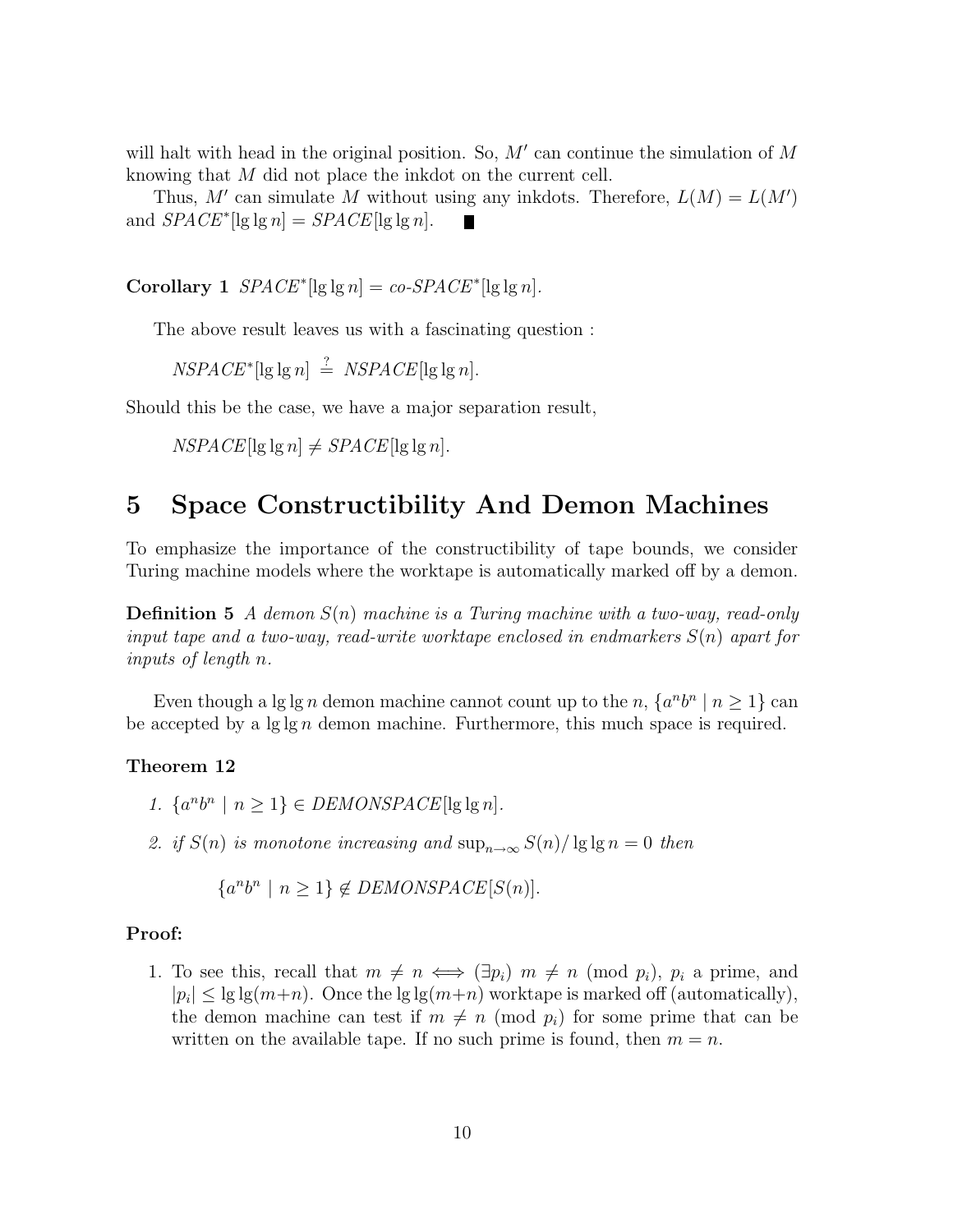2. For each input tape position  $k$ , we define the crossing sequence of a machine  $M$ to be the sequence of configurations that M reaches when the input head is at position  $k$ . We use a counting argument on the number of crossing sequences to show that for any  $S(n)$  spaced bounded demon machine M, where  $S(n)$  is  $o(\lg \lg n)$ , there exist r and n, such that  $r < n$  and M accepts  $a^r b^n$ . The crossing sequence argument will show that not only will  $M$  repeat configurations (as in the  $n \to n + n!$  trick) but entire sequences of configurations as well.

Choose a large n where M accepts  $a<sup>n</sup>b<sup>n</sup>$ . For some constant c, the total number of unique configurations that M can reach on inputs of length  $2n$  is less than  $c^{S(n)}$ . Since M accepts  $a^n b^n$ , it cannot repeat any configuration at any input position (otherwise  $M$  will loop and reject). So, every crossing sequence is at most  $c^{S(n)}$  long. Thus, the total number of unique crossing sequences is bounded by  $(c^{S(n)})^{c^{S(n)}}$ . However,  $S(n)$  is  $o(\lg \lg n)$ , so for sufficiently large n, this upper bound is less than n. Thus, there must be two input positions,  $k_1$  and  $k_2$ ,  $k_1 < k_2 < n$ , where M repeats the same crossing sequence. If we delete the symbols in the input string between positions  $k_1$  and  $k_2$ , we would not change M's accepting behaviour. Thus, M must accept  $a^{n-(k_2-k_1)}b^n$ . Therefore, M does not recognize  $\{a^n b^n \mid n \ge 1\}.$  $\blacksquare$ 

 $\{a^n b^n \mid n \geq 1\}$  is a rather curious language—especially when it is compared to  $\{w\#w \mid w \in (a+b)^*\}$ . In the standard Turing machine model, the space complexity of both languages is  $\Theta(\lg n)$ . However,  $w \# w$  is harder than  $a^n b^n$  in the sense that a onetape Turing machine requires  $\Omega(n^2)$  time to recognize  $w \# w$ , but can recognize  $a^n b^n$  in  $O(n \lg n)$  time. We prove a similar result using demon machines. We show that  $\lg \lg n$ space bounded demon machines can recognize  $\{a^n b^n \mid n \ge 1\}$ , but not  $\{w \ne w \mid w \in \mathbb{R}\}$  $(a + b)^*$ . The latter requires  $\Omega(\lg n)$  space. Thus, the  $\Omega(\lg n)$  lower bound (for standard Turing machines) for the space complexity of  $\{a^n b^n \mid n \ge 1\}$  is due to space constructibility properties, whereas the same lower bound for  $\{w\#w \mid w \in (a+b)^*\}$ is independent of any constructibility property.

**Theorem 13** If  $S(n)$  is monotone increasing and  $\sup_{n\to\infty} S(n)/\lg n = 0$  then

$$
\{w \# w \mid w \in (a+b)^*\} \notin DEMONSPACE[S(n)].
$$

**Proof:** There are  $2^n$  strings of form  $w \neq w$ ,  $|w| = n$ . For any  $S(n)$  space bounded demon machine  $M$ , the number of configurations that  $M$  can reach on inputs of length  $2n$  is bounded by  $c^{S(n)}$ , for some constant c. As before, choose an n where M accepts  $w \# w$ , for all  $w$ ,  $|w| = n$ . Again, the number of possible crossing sequences is bounded by  $(c^{S(n)})^{c^{S(n)}}$ . However,  $S(n)$  is  $o(\lg n)$ , so, for sufficiently large n, the number of crossing sequences is less than  $2^n$ . So, there must be two strings  $w_1$  and  $w_2$ ,  $w_1 \neq w_2$ , such that, when M accepts  $w_1 \# w_1$  and  $w_2 \# w_2$ , M has the same crossing sequence at the # symbol. This implies that M must also accept  $w_1 \# w_2$ . So, M does not recognize  $\{w\#w \mid w \in (a+b)^*\}.$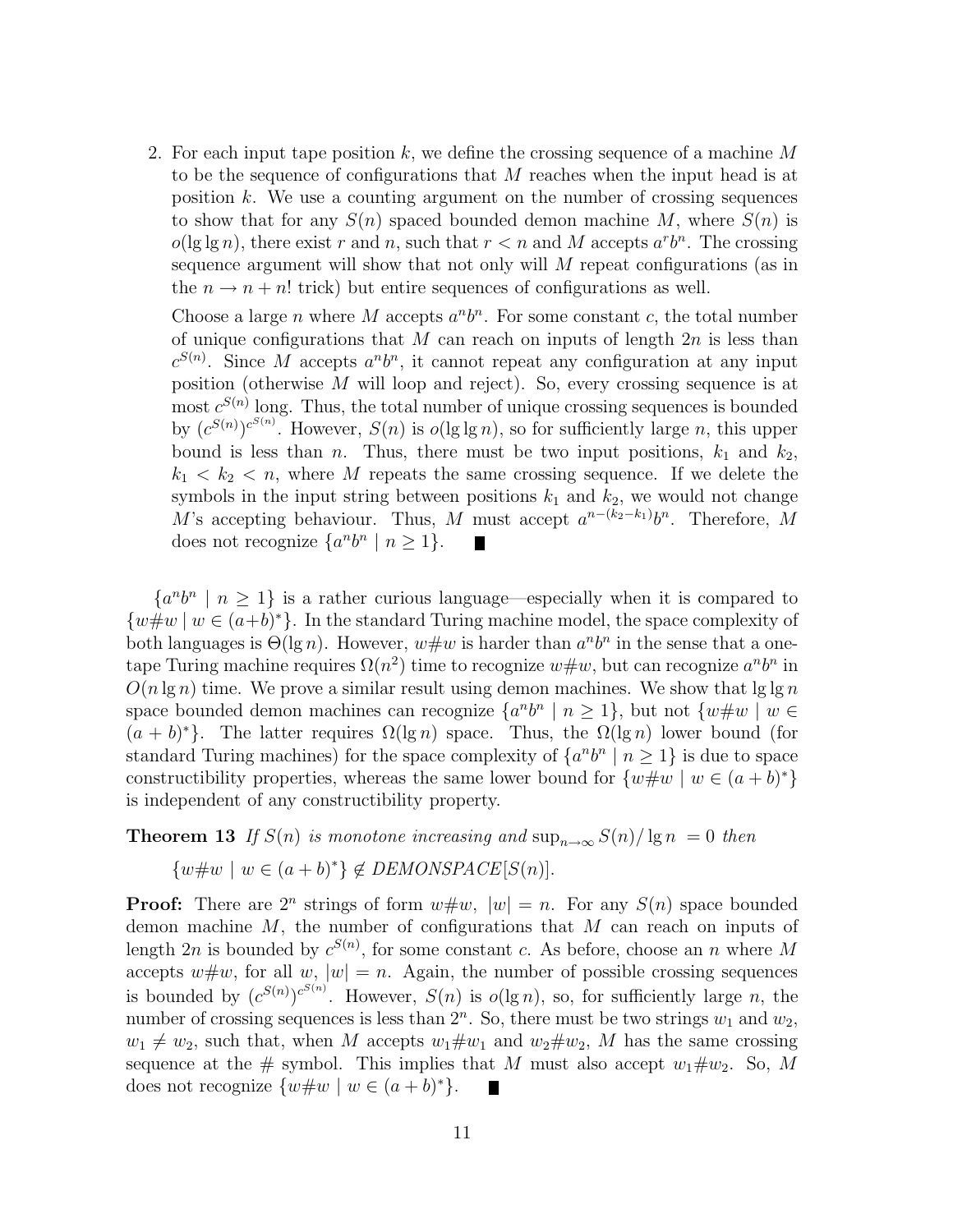# 6 Pebble Machines

In the previous section we showed the importance of space constructibility for machines restricted to  $o(\lg n)$  space. We know that, if  $\sup_{n\to\infty} S(n)/\lg n = 0$ , then  $S(n)$ can not be constructed fully by deterministic Turing machines. In this section we introduce a natural model which can construct such functions. Similar models have been studied before [7] .

Theorem 11 showed that deterministic  $\lg \lg n$  machines do not gain any additional power from the use of one inkdot. This theorem is similar to the well-known result [7] that two-way finite automata do not gain any computing power from the use of a "pebble"—a movable marker placed on the input tape. The situation changes, however, if the pebble machine is given a worktape.

Definition 6 A pebble machine is a Turing machine with a two-way, read-only input tape, a two-way, read-write worktape and one pebble which can be placed on and removed from the input tape. The action of the Turing machine depends on the current state, the currently scanned input and worktape symbols, and the presence of the pebble on the currently scanned input tape cell. The action consists of changing the symbol on the worktape, moving the input and worktape heads, and picking up or placing (or neither) the pebble on the currently scanned input tape cell according to its finite control.

We assume that the machine aborts if it ever tries to use more than one pebble.

#### Definition 7

 $PEBBLESPACE[S(n)] = \{L \mid L \text{ is accepted by a peble machine}\}$ which is  $S(n)$  space bounded },  $NPEBBLESPACE[S(n)] = \{L \mid L \text{ is accepted by a nondeterministic peible}\}$ machine which is  $S(n)$  space bounded }.

It is easy to see that if  $S(n) > \lg n$  then PEBBLESPACE[ $S(n)$ ] = SPACE[ $S(n)$ ]. We now show that the pebble does give the  $\lg \lg n$  space bounded machine additional computing power.

Theorem 14  $SPACE$ [lg lg n]  $\subset PEBBLESPACE$ [lg lg n].

**Proof:** We show that  $\{a^n b^n \mid n \geq 1\} \in \text{PEBBLESPACE}[S(n)]$  by showing that lg lg n is constructible by the pebble machines. To construct lg lg n, M on  $1^n$  places the pebble at position  $k$  and finds the first prime which does not divide  $k$ . It repeats this procedure for  $k = 1, 2, ..., n$ . Then, by the proof of Theorem 11, M uses  $\Theta(\lg \lg n)$ space. Thus,  $\{a^n b^n \mid n \ge 1\} \in PEBBLESPACE[\lg \lg n]\}.$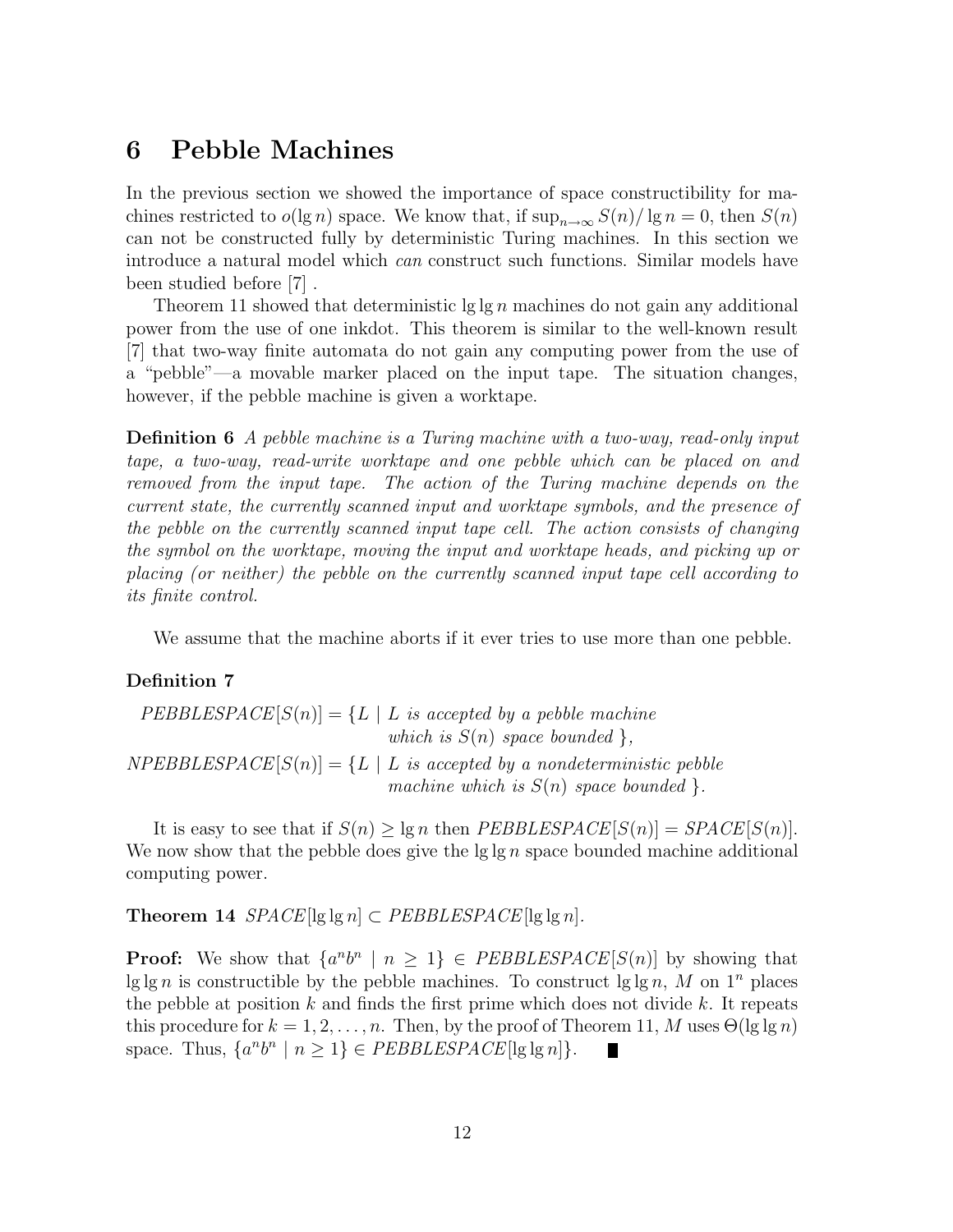Finally, as a side note, we point out that deterministic pebble machines are closed under complementation. The proof uses Sipser's trick and follows the same lines as the proof of Theorem 11.

 $PEBBLESPACE[S(n)] = co-PEBBLESPACE[S(n)].$ 

# 7 Open Problems

The preceding discussion leaves us with a rich set of open problems. We list some of them here.

- 1. Is  $\lg \lg n$  (or any monotone unbounded  $S(n)$  with  $\sup_{n\to\infty} S(n)/\lg n = 0$ ) fully space constructible by nondeterministic Turing machines ? A positive answer to this question would imply that  $SPACE[lg \lg n] \subset NSPACE[lg \lg n]$ . This was observed by [17] and the proof is similar to the proof of Theorem 10.
- 2. Is  $NSPACE^*[\lg \lg n] = NSPACE[\lg \lg n]$  ? This would similarly separate  $NSPACE[lg \lg n]$  and  $SPACE[lg \lg n]$ .
- 3. DEMONSPACE[lg lg n]  $\stackrel{?}{=}$  NDEMONSPACE[lg lg n].  $PEBBLESPACE$ [lg lg n]  $\stackrel{?}{=} NPEBBLESPACE$ [lg lg n].
- 4. Are there any space bounds below  $\lg \lg n$  that are fully space constructible by a pebble machine ?
- 5. What are the relationships between the various deterministic and nondeterministic complexity classes defined by space, dot, demon and pebble machines?
- 6. For which of the above classes are Immerman-Szelepcsényi and Savitch's theorems valid ?

# 8 Conclusion

In this paper we discussed space bounded computations and showed that for the dot model of space bounded computation  $\lg \lg n$  is strongly space constructible by nondeterministic Turing machines but not by deterministic Turing machines. This was achieved by exploiting the  $n \to n+n!$  method. This lead to the separation of  $SPACE^*$ [lg lg n] and  $NSPACE^*$ [lg lg n]. We also showed that Savitch's theorem and the Immerman-Szelepcenyi theorem do not hold for this computation model in the low complexity range. We then discussed other useful models for space classes below  $SPACE[lg n]$  and proved some results for these models which demonstrate the importance of space constructibility for low-level complexity classes. These results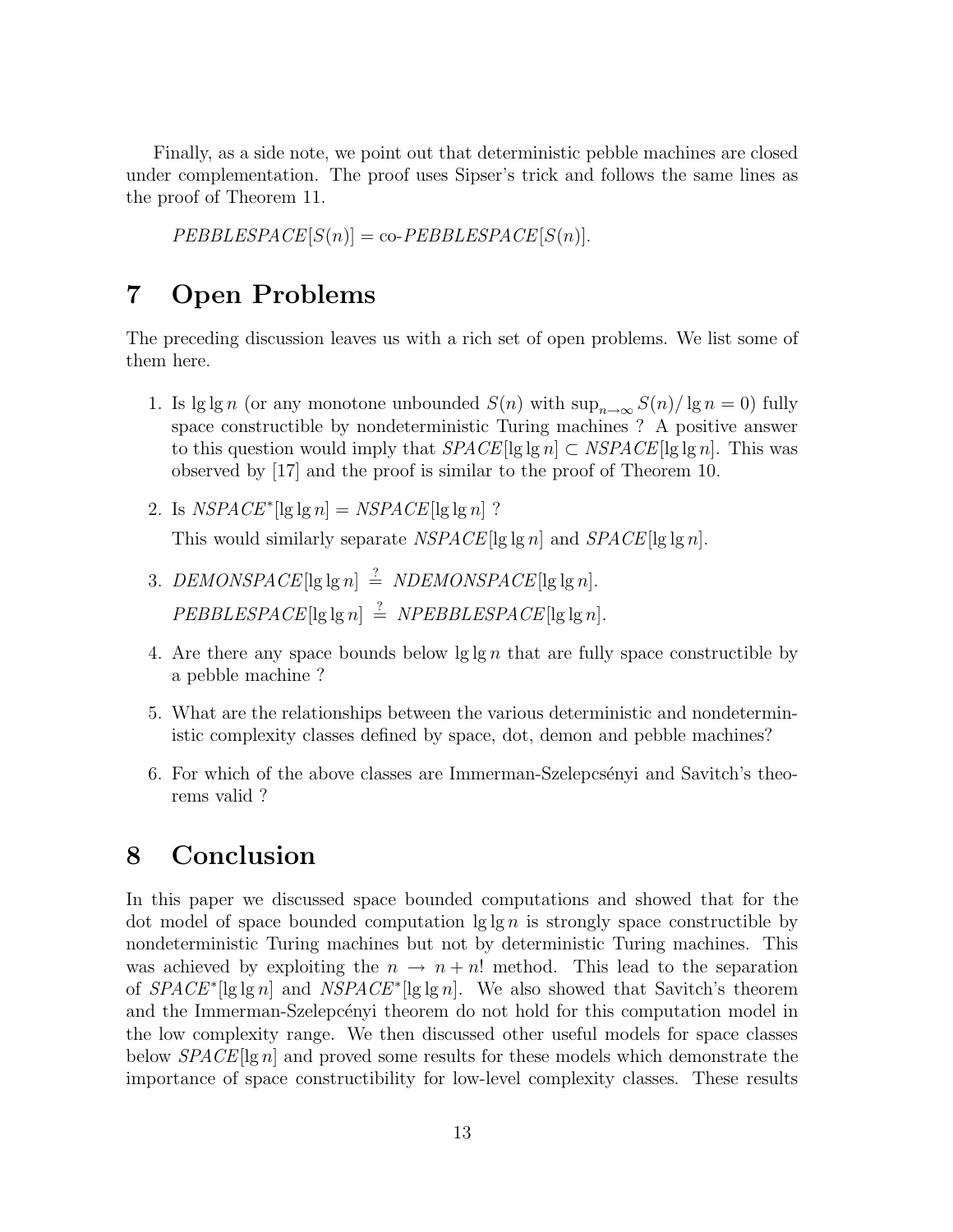suggest new open problems and focus some attention on the old open problems. We hope that this work will encourage a systematic attack on the open problems about space bounded computations. We believe that considerable progress can be made at these problems and that there is hope for solving the general deterministic and nondeterministic space problem, especially in the low complexity range.

## 9 Acknowledgements

We would like to thank Ken Regan, Wei Li and Alessandro Panconesi for active participation in interesting discussions and providing several bits of oracular advice. The first author would like to thank the students of the Spring 1989 class of CS782 at Cornell University for listening to some of the ideas presented in this paper and providing constructive criticism about them.

# 10 Update

In a paper submitted to  $ICALP'90$ , Viliam Geffert from University of P. J. Safárik, Czechoslovakia has a proof which shows that no monotone unbounded function below  $\lg n$  is space constructible even via nondeterministic Turing machines [4]. This settles the first two questions posed in the section on Open Problems. Note that this does not rule out the possibility of separating nondeterministic and deterministic space classes using space constructibility results. In fact, if  $S(n)$  is any space bound constructible by nondeterministic machines but not by deterministic Turing machines then  $NSPACE[S(n)] \neq SPACE[S(n)]$ . The language  $\{0^k1^n \mid k \leq S(n)\}$  is the desired witness in this case. In fact, whether there are functions that are space constructible by nondeterministic Turing machines but not by deterministic Turing machines is an interesting question by itself.

## References

- [1] T. Baker, J. Gill, and R. Solovay. Relativizations of the P=?NP question. SIAM Journal on Computing, 4(4):431–442, December 1975.
- [2] A. R. Freedman and R. E. Ladner. Space bounds for processing counterless inputs. Journal of Computer and System Sciences, 11:118–128, 1975.
- [3] R. Freivalds. On the worktime of deterministic and non-deterministic turing machines. Latvijskij Matematiceskij Eshegodnik, 23:158–165, 1979.
- [4] V. Geffert. Nondeterministic computations in sublogarithmic space and space constructibility. To appear in ICALP '90.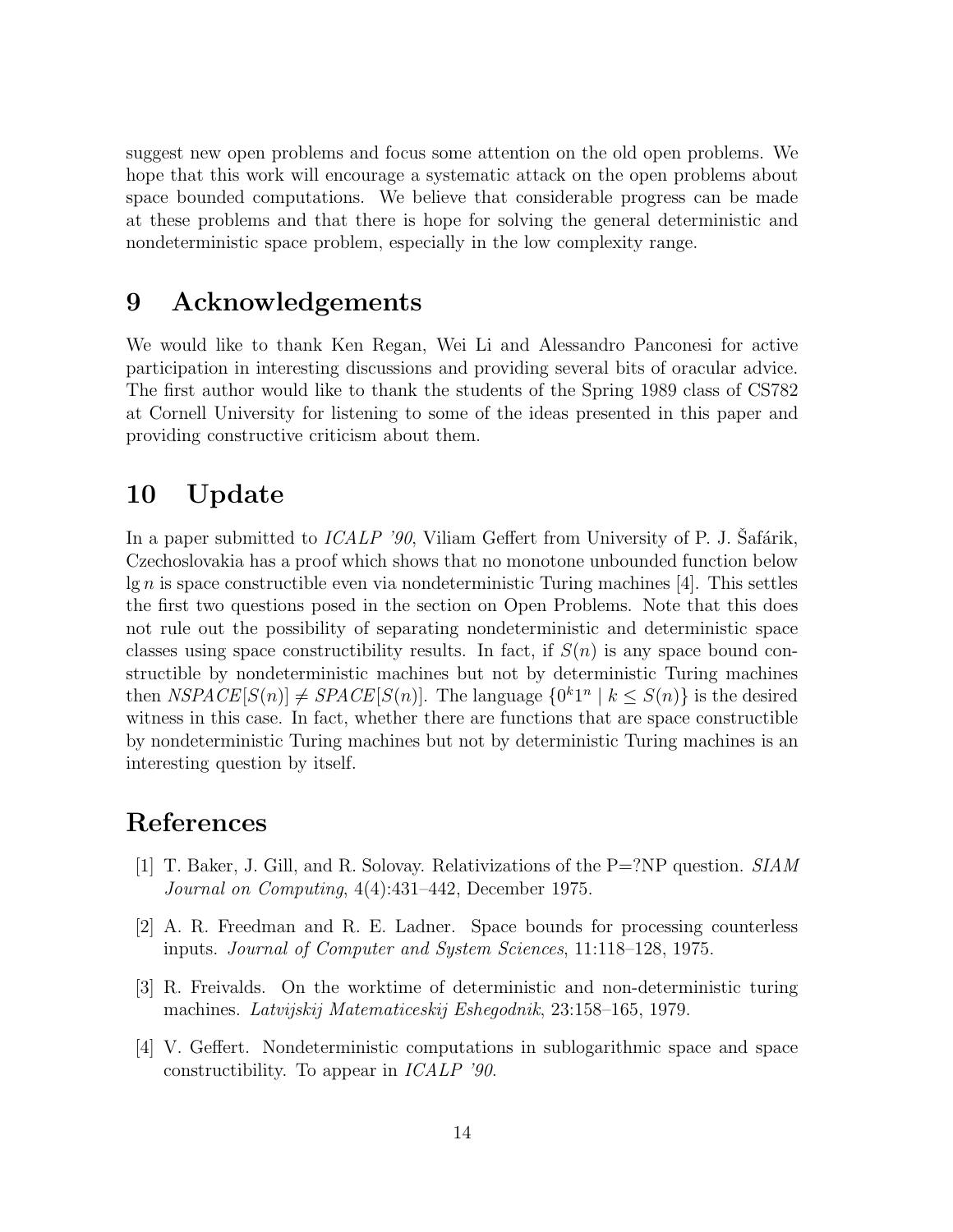- [5] J. Hartmanis, R. Chang, J. Kadin, and S. Mitchell. Some observations about space bounded computations. Bulletin of the EATCS, 35:82–92, June 1988.
- [6] J. Hartmanis and H. H. Hunt. On the LBA problem and its importance in the theory of computation. SIAM-AMS, 7:1–26, 1974.
- [7] J. E. Hopcroft and J. D. Ullman. Introduction to Automats Theory, Languages and Computation. Addison-Wesley Publishing Company, 1979.
- [8] Neil Immerman. Nondeterministic space is closed under complement. In Proceedings of Structure in Complexity Theory Third Annual Conference, pages 112–115. Computer Society of IEEE, 1988.
- [9] R. Kannan. Alternation and the power of nondeterminism. In  $ACM$  Symposium on Theory of Computing, pages 344–346, 1983.
- [10] S. Y. Kuroda. Classes of languages and linearly-bounded automata. Information and Control, 7:207–223, 1964.
- [11] P. M. Lewis II, R. E. Stearns, and J. Hartmanis. Memory bounds for recognition of context-free and context-sensitive languages. In IEEE Conference Record on Switching Circuit Theory and Logic Design, pages 191–202, 1965.
- [12] W. J. Savitch. Relationships between nondeterministic and deterministic tape complexities. Journal of Computer and System Sciences, 4:177–192, 1970.
- [13] J. Seiferas. A note on notions of tape constructibility. Technical Report CSD-TR 187, Pennsylvania State University, 1976.
- [14] M. Sipser. Halting space-bounded computations. Theoretical Computer Science, 10:335–338, 1980.
- [15] R. E. Stearns, J. Hartmanis, and P. M. Lewis II. Hierarchies of memory limited computations. In 1965 IEEE Conference Record on Switching Circuit Theory and Logical Design, pages 179–190, 1965.
- [16] R. Szelepcsényi. The method of forcing for nondeterministic automata. The Bulletin of the European Association for Theoretical Computer Science, 33:96– 100, October 1987.
- [17] A. Szepietowski. Some notes on strong and weak  $\log \log n$  space complexity. Technical report, Mathematical Department, Technical University of Gdansk, Majakowskiego 11/12, PL-80-952 Gdańsk, Poland, 1988.
- [18] A. Szepietowski. If deterministic and nondeterministic space complexity are equal for log log n then they are equal for log n. In  $STACS$  '89, pages 251–255, 1989. Springer-Verlag Lecture Notes in Computer Science #349.